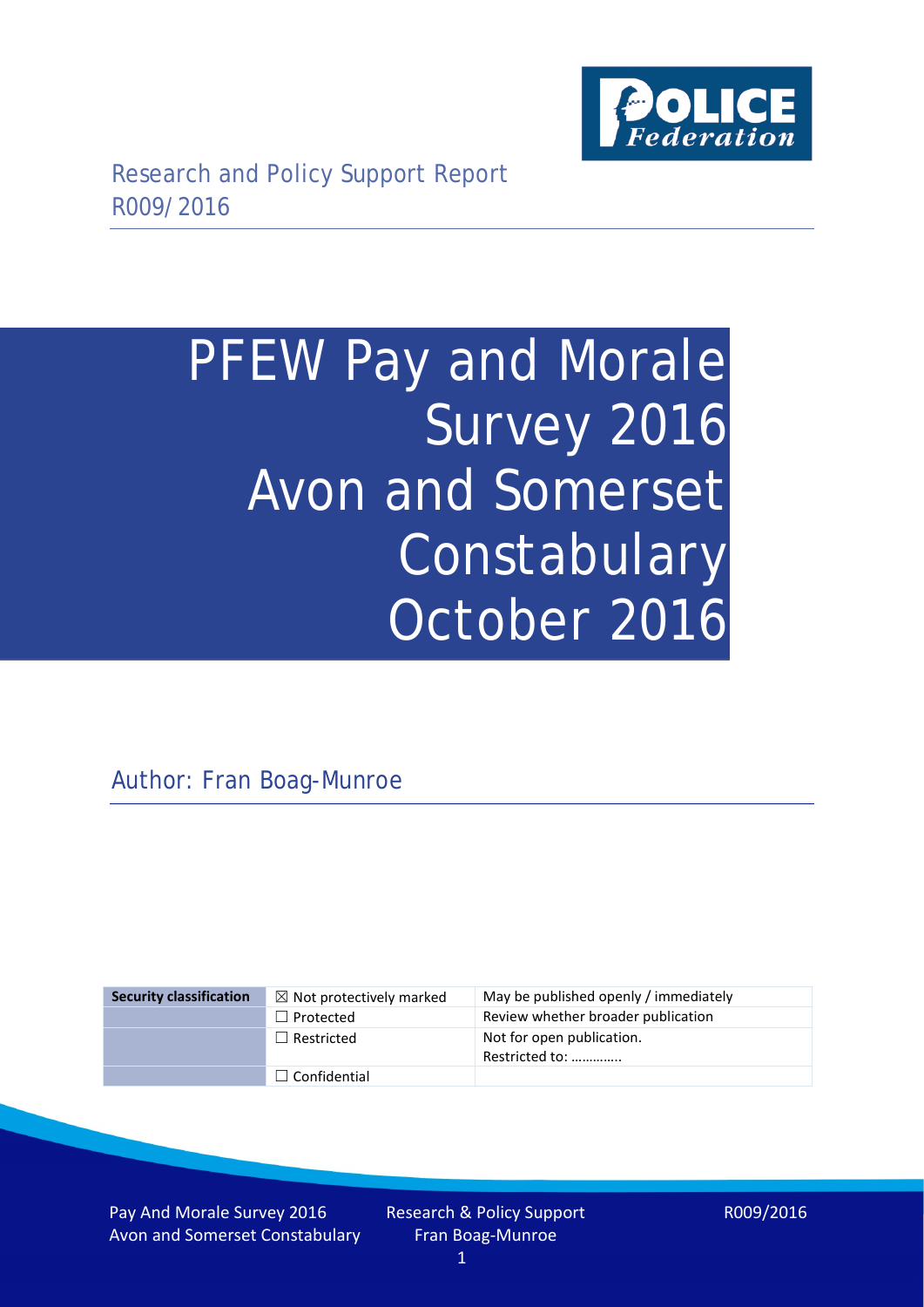### **INTRODUCTION**

This note provides a summary of responses to the PFEW Pay and Morale Survey received from respondents from Avon and Somerset Constabulary in 2016.

Where appropriate, details of average responses for the police service as a whole are also presented, as well as a ranking of Avon and Somerset Constabulary compared to other forces. Where rankings are provided, a ranking of 1 represents the force with the highest percentage of respondents expressing a particular attitude or intention, and a ranking of 42 represents the force with the lowest percentage of respondents expressing a particular attitude or intention<sup>[1](#page-1-0)</sup>. One force was excluded from this ranking because the sample size was considered too low to be representative of the force as a whole (<200 responses). Please be aware that the actual differences between individual rank positions may be quite small and, if used, should be interpreted cautiously.

Graphical summaries are also presented which compare the proportion of respondents expressing a particular attitude or intention in each force to the average for the service as a whole. These graphical summaries indicate either 1) that a force has the same proportion of respondents expressing a particular attitude as the national average or lower; 2) that the force has a higher proportion of respondents expressing a particular attitude than the national average; or 3) that the proportion of respondents expressing a particular attitude in a force is 10% or more higher than the national average.

# **RESPONSE RATE AND RESPONDENTS**

1241 responses were received from Avon and Somerset Constabulary, representing a response rate of around 47% (based on March 2016 Home Office figures of officer headcount). The national response rate for the 2016 survey was 35%. Last year's response rate for Avon and Somerset Constabulary was 42%. Please bear this in mind when making comparisons with last year's findings.

Overall 2% of respondents to the survey declined to state which force they belonged to. The responses from these officers have been included within the national data but are excluded from force-level analysis.

78.2% of responses from Avon and Somerset Constabulary were received from male officers and 21.8% of responses were from female officers. 78.7% of respondents were Constables, 14.0% were Sergeants and 7.3% were Inspectors or Chief Inspectors.

<span id="page-1-0"></span> $1$  Rankings have been determined at two decimal places.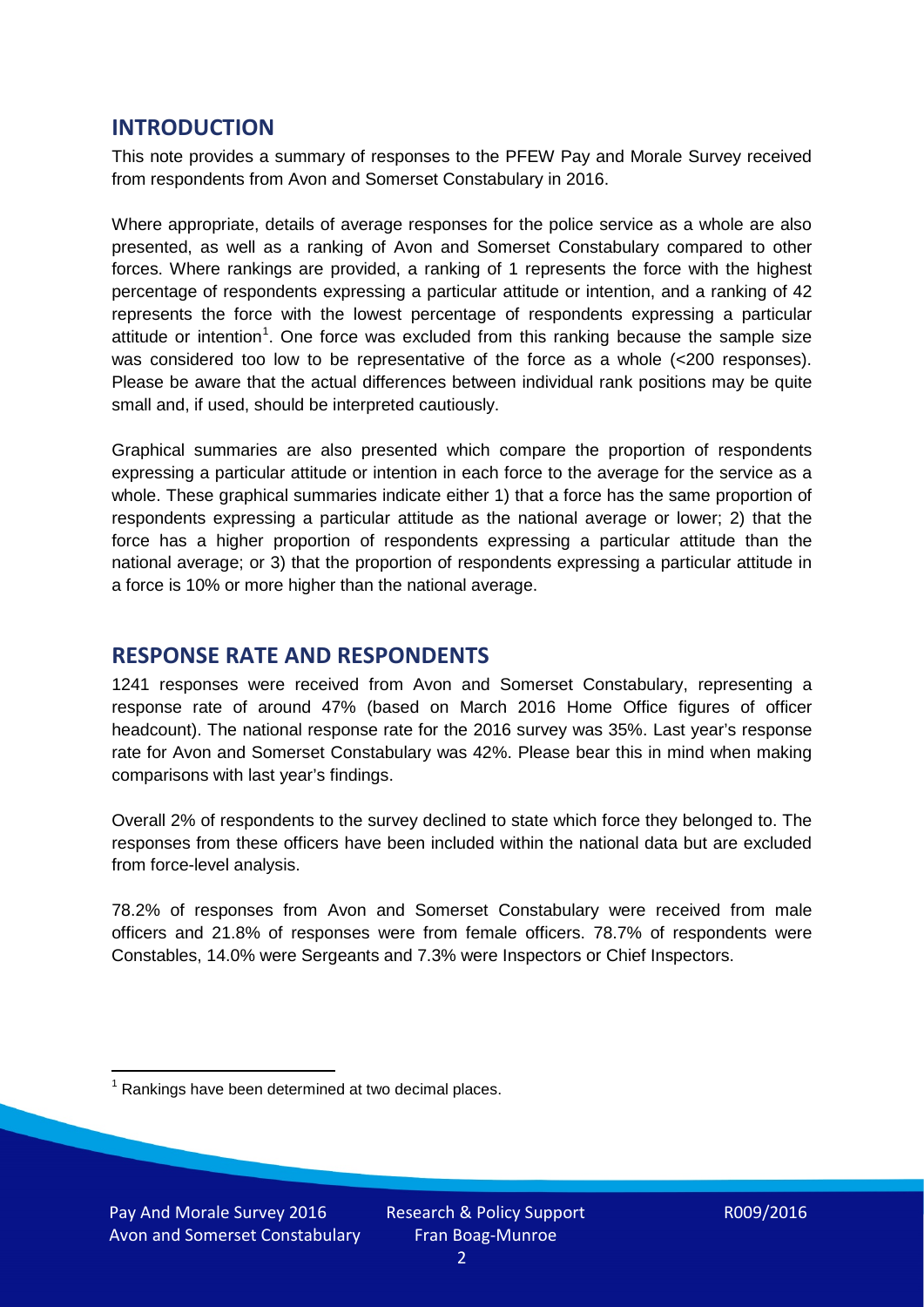#### **MORALE**

58.6% of respondents from Avon and Somerset Constabulary told us that their morale is currently low.

Nationally, the proportion of respondents reporting low personal morale ranges from 72.0% at the top ranking force to 41.9% at the bottom ranking force. In terms of the proportion of respondents with low morale, Avon and Somerset Constabulary ranks 10 out of 42, meaning that, compared to Avon and Somerset Constabulary, there are 32 forces with a smaller proportion of respondents reporting low morale.

94.0% of respondents from Avon and Somerset Constabulary felt that morale within the force is currently low.

Across England and Wales as a whole, the proportion of respondents reporting low force morale ranges from 98.8% at the top ranking force to 74.1% at the bottom ranking force. In terms of the proportion of respondents reporting low force morale, Avon and Somerset Constabulary ranks 9 out of 42 forces, meaning that there are 33 forces with a smaller proportion of respondents who feel that morale within their force is low.

Comparison of 2016 and 2015 figures for morale in Avon and Somerset Constabulary are provided in the table below.

|                     | 2016  | 2015  |
|---------------------|-------|-------|
| Low personal morale | 58.6% | 75.3% |
| Low force morale    | 94.0% | 97.4% |

The proportion of respondents in the police service as a whole who said that their morale is low was 55.9%; this compares to 70.1% of respondents to the PFEW Pay and Morale survey in 2016; the proportion of respondents reporting low morale in 2016 was significant smaller than in [2](#page-2-0)015<sup>2</sup>.

The proportion of respondents in the service as a whole who said that morale in their force was low was 89.5%; in 2015, this proportion was 94.6%. Again the difference between 2016 and 2015 was statistically significant<sup>[3](#page-2-1)</sup>.

<span id="page-2-0"></span> $2$ <sup>2</sup> Z= 40.1, p < 0.001

<span id="page-2-1"></span> $3$  Z=25.2, p < 0.001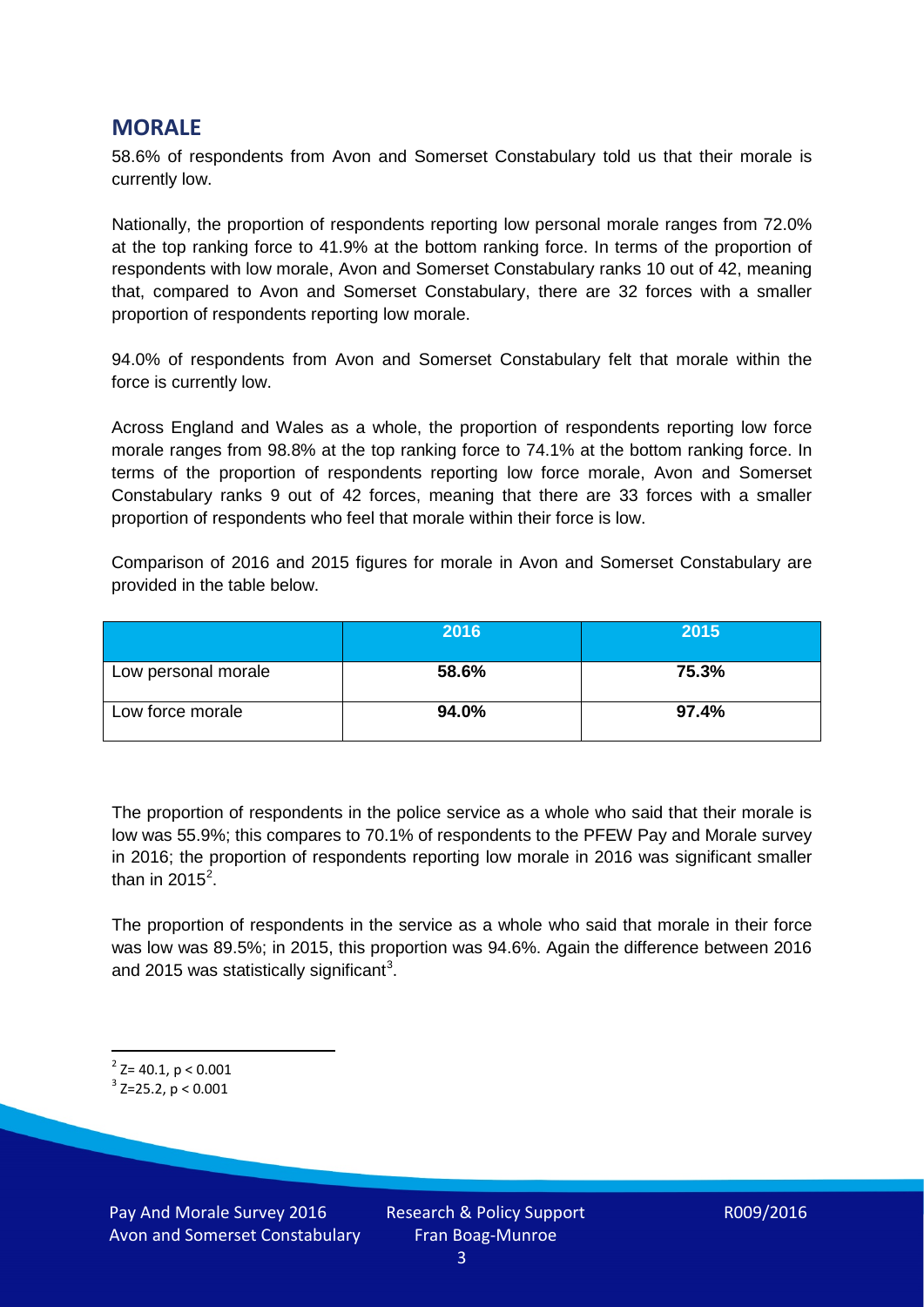*Proportion of respondents reporting low personal morale compared to national average in 2016*



#### *REASONS FOR LOW MORALE*

The survey asked respondents about the factors that had a positive or negative effect on their morale, the table below shows the proportion of respondents in Avon and Somerset Constabulary who said a particular factor has had a negative effect upon their morale compared to the national average.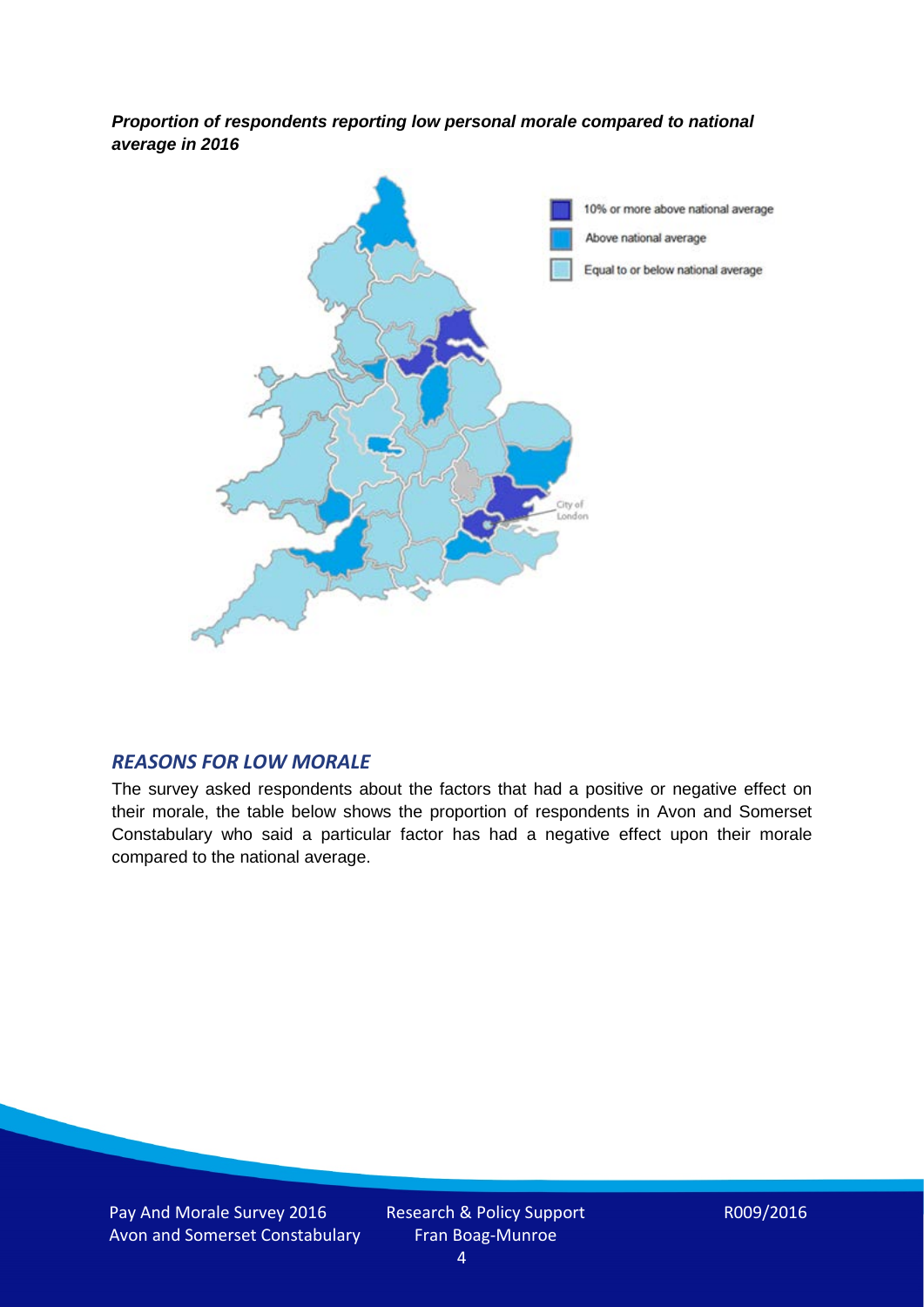| <b>Factor</b>                                  | <b>Negative effect on morale</b><br><b>(Avon and Somerset</b><br><b>Constabulary)</b> | <b>Negative effect on morale</b><br><b>(England and Wales)</b> |
|------------------------------------------------|---------------------------------------------------------------------------------------|----------------------------------------------------------------|
| Pay and benefits (including<br>pension)        | 67.8%                                                                                 | 70.9%                                                          |
| Day-to-day job role                            | 48.5%                                                                                 | 39.9%                                                          |
| Workload and responsibilities                  | 64.2%                                                                                 | 52.4%                                                          |
| Work-life balance                              | 64.6%                                                                                 | 58.2%                                                          |
| Opportunities for<br>development and promotion | 50.9%                                                                                 | 49.9%                                                          |
| Health and wellbeing                           | 61.2%                                                                                 | 54.3%                                                          |
| How the police as a whole<br>are treated       | 82.7%                                                                                 | 84.2%                                                          |
| Treatment by senior<br>managers                | 42.7%                                                                                 | 42.1%                                                          |

# **ATTITUDES TOWARDS THE POLICE**

70.9% of respondents from Avon and Somerset Constabulary said that they would not recommend joining the police to others.

Nationally, the proportion of respondents who said that they would not recommend joining the police to others ranges from 78.6% in the top ranking force to 55.4% in the bottom ranking force. Compared to the other forces in England and Wales, Avon and Somerset Constabulary ranks 15 out of 42; there are therefore 27 forces with a smaller proportion of respondents who say that they would not recommend joining the police to others.

67.9% of respondents from Avon and Somerset Constabulary said that they did not feel valued within the police.

The proportion of respondents who did not feel valued ranges from 79.2% in the top ranking force to 53.1% in the bottom ranking force. In terms of the proportion of respondents who did not feel valued within the police, Avon and Somerset Constabulary ranks 11 out of 42; there are 31 forces with a smaller proportion of respondents who did not feel valued.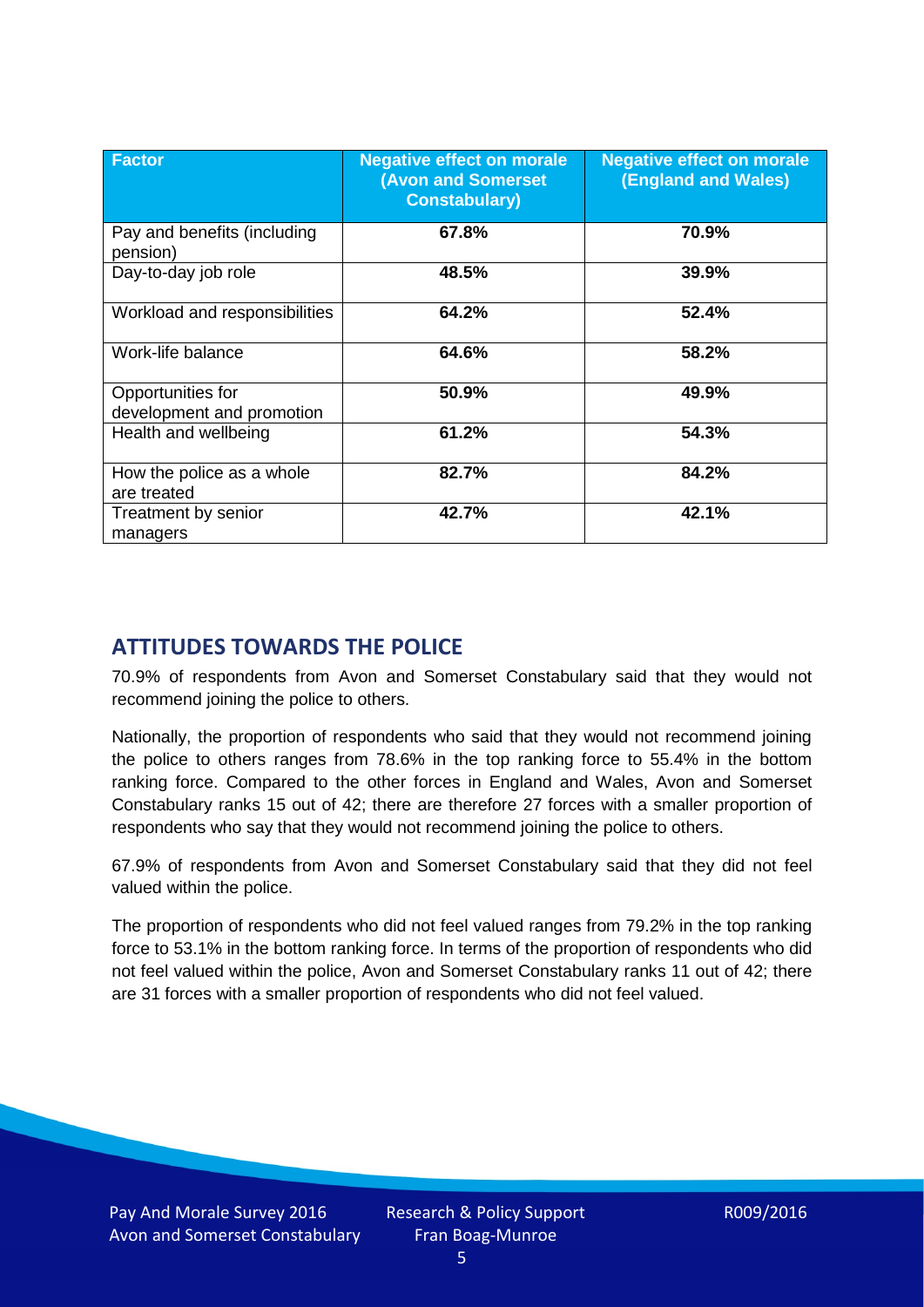|                                                           | 2016  | 2015  |
|-----------------------------------------------------------|-------|-------|
| would<br>not<br>recommend joining<br>the police to others | 70.9% | 77.0% |
| I do not feel valued<br>in the police                     | 67.9% | 76.2% |

For the service as a whole, the proportion of respondents in 2016 who said that they would not recommend joining the police to others was 69.9%. In 2015, 76.3% of respondents said that they would not recommend joining the police. The difference between 2016 and 2015 is statistically significant<sup>[4](#page-5-0)</sup>.

Across the police service as a whole, 67.3% of respondents said that they did not feel valued; compared to 74.7% of respondents in last year's survey. A significantly smaller proportion of respondents did not feel valued this year compared to 201[5](#page-5-1)<sup>5</sup>.

#### *Proportion of respondents who would not recommend the police to others compared to national average in 2016*



<span id="page-5-1"></span><span id="page-5-0"></span> $4$  Z = 19.6, p < 0.001  $5$  Z = 22.1, p < 0.001

Pay And Morale Survey 2016 Avon and Somerset Constabulary Research & Policy Support Fran Boag-Munroe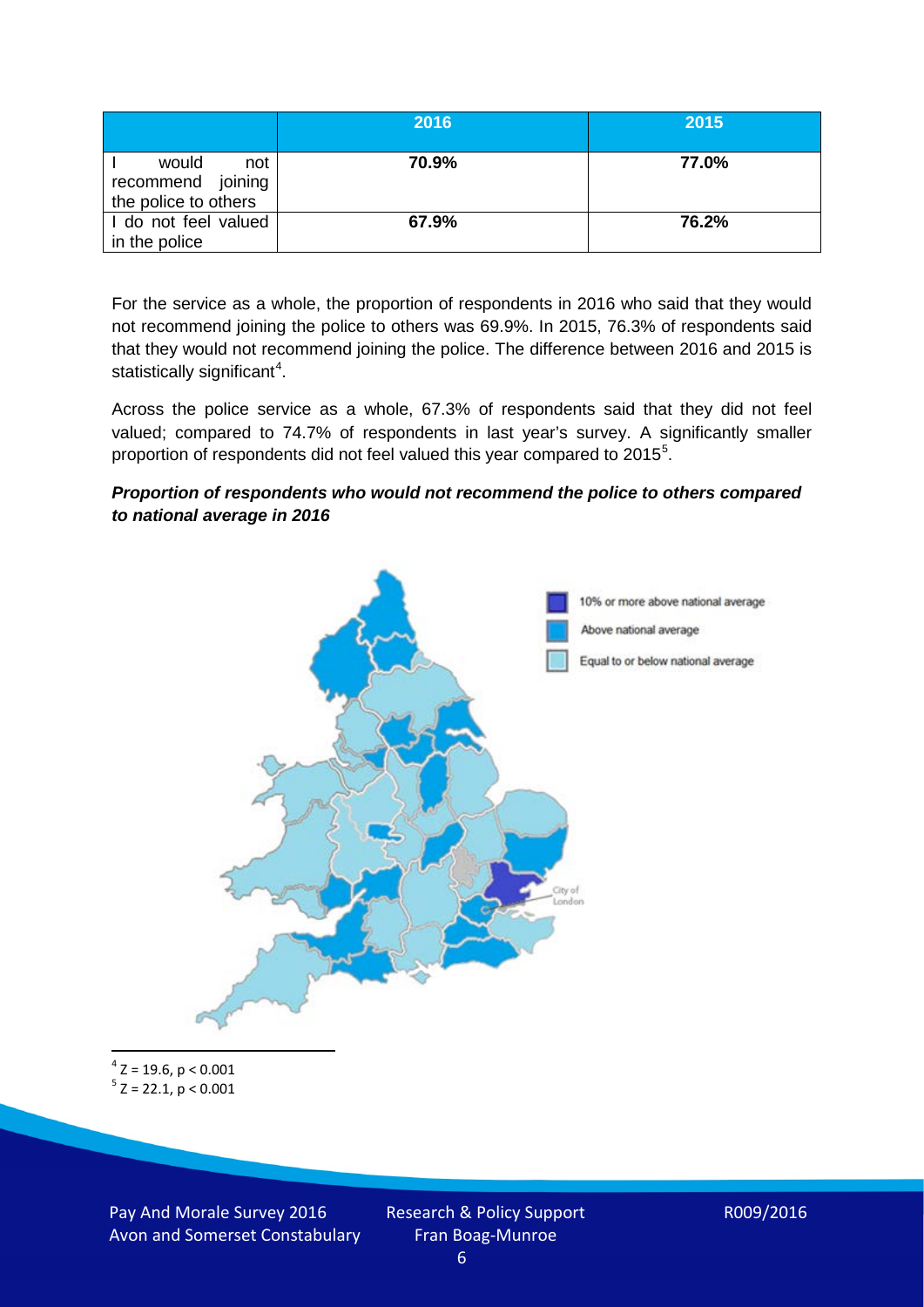## **INTENTION TO LEAVE**

11.5% of respondents from Avon and Somerset Constabulary told us that they intend to leave the police service within two years. A further 19.6% of respondents said that they currently do not know what their intentions are with regards to staying in or leaving the police.

The proportion of respondents who planned to leave the police ranged from 21.5% at the top ranking force to 4.5% at the bottom ranking force. In terms of the proportion of respondents intending to leave, Avon and Somerset Constabulary ranks 14 out of 42 forces, meaning that there are 28 forces with a smaller proportion of respondents intending to leave within two years.

Comparison of 2016 and 2015 figures for intention to leave in Avon and Somerset Constabulary are provided in the table below.

|                                                | 2016  | 2015  |
|------------------------------------------------|-------|-------|
| Intend to leave the police<br>within two years | 11.5% | 17.4% |

For the service as a whole, 11.8% of respondents planned to leave the police service within two years; in 2015, 15.6% of respondents said that they intended to leave within two years. A significantly smaller proportion of respondents intended to leave the police service in 2015 compared to 201[6](#page-6-0)<sup>6</sup>.

<span id="page-6-0"></span> $6$  Z = 15.2, p < 0.001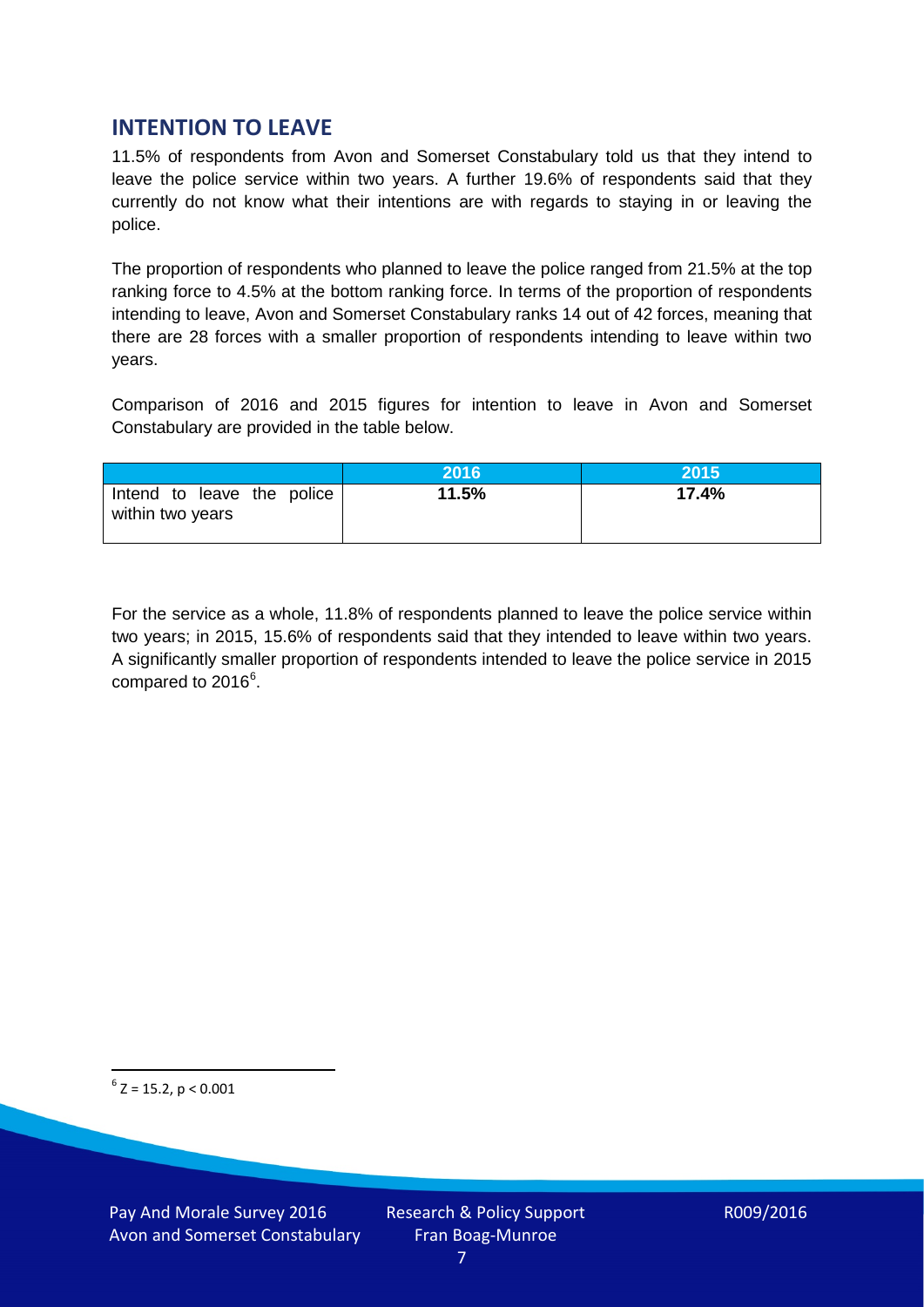*Proportion of respondents intending to leave the police within two years compared to national average in 2016*



#### *REASONS FOR INTENDING TO LEAVE THE POLICE SERVICE*

Respondents who had said they intended to leave were asked to indicate the reasons behind this intention. The table below shows the proportion of respondents in Avon and Somerset Constabulary who said that a particular factor has had a major effect on their intention to leave, compared to the national average.

Please be aware that respondents were able to choose more than one option therefore the figures provide below will not add up to 100%.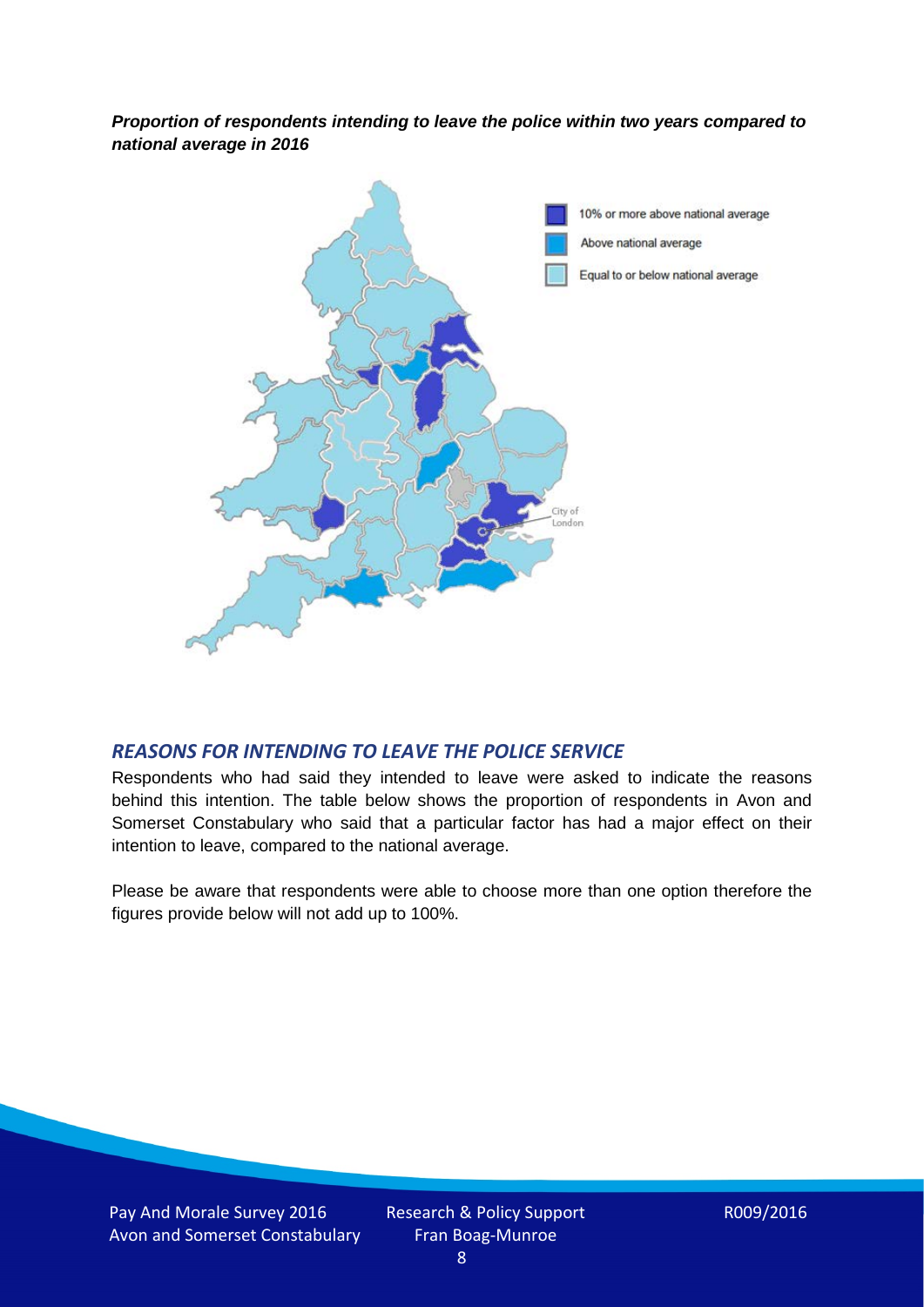| <b>Factor</b>                                          | <b>Major effect on intention to</b><br><b>leave (Avon and Somerset)</b><br><b>Constabulary)</b> | <b>Major effect on intention to</b><br><b>leave (England and Wales)</b> |
|--------------------------------------------------------|-------------------------------------------------------------------------------------------------|-------------------------------------------------------------------------|
| The impact of your job on<br>your family/personal life | 56.9%                                                                                           | 57.2%                                                                   |
| Your morale                                            | 71.8%                                                                                           | 81.7%                                                                   |
| Your opportunities for<br>development and promotion    | 33.1%                                                                                           | 49.1%                                                                   |
| Your pay and benefits                                  | 49.6%                                                                                           | 67.6%                                                                   |
| Better job opportunities<br>outside of the Police      | 43.4%                                                                                           | 59.2%                                                                   |
| The impact of the job on your<br>health and wellbeing  | 72.5%                                                                                           | 69.4%                                                                   |
| Dissatisfaction with your day-<br>to-day job role      | 40.5%                                                                                           | 43.6%                                                                   |
| Your workload and<br>responsibilities                  | 43.5%                                                                                           | 41.8%                                                                   |
| How the police was a whole<br>are treated              | 62.6%                                                                                           | 77.6%                                                                   |
| Your treatment by senior<br>managers                   | 27.5%                                                                                           | 43.7%                                                                   |

# **PAY AND BENEFITS**

75.7% of respondents from Avon and Somerset Constabulary told us that they do not feel that they are paid fairly for the responsibilities they have within their job.

Across England and Wales, the proportion of respondents who feel that they are not paid fairly for their responsibilities ranges from 80.8% at the top ranking force to 63.0% at the bottom ranking force. Avon and Somerset Constabulary ranks 6 out of 42 forces; there are 36 forces with a smaller proportion of respondents who say that they are not fairly paid for the responsibilities within their job.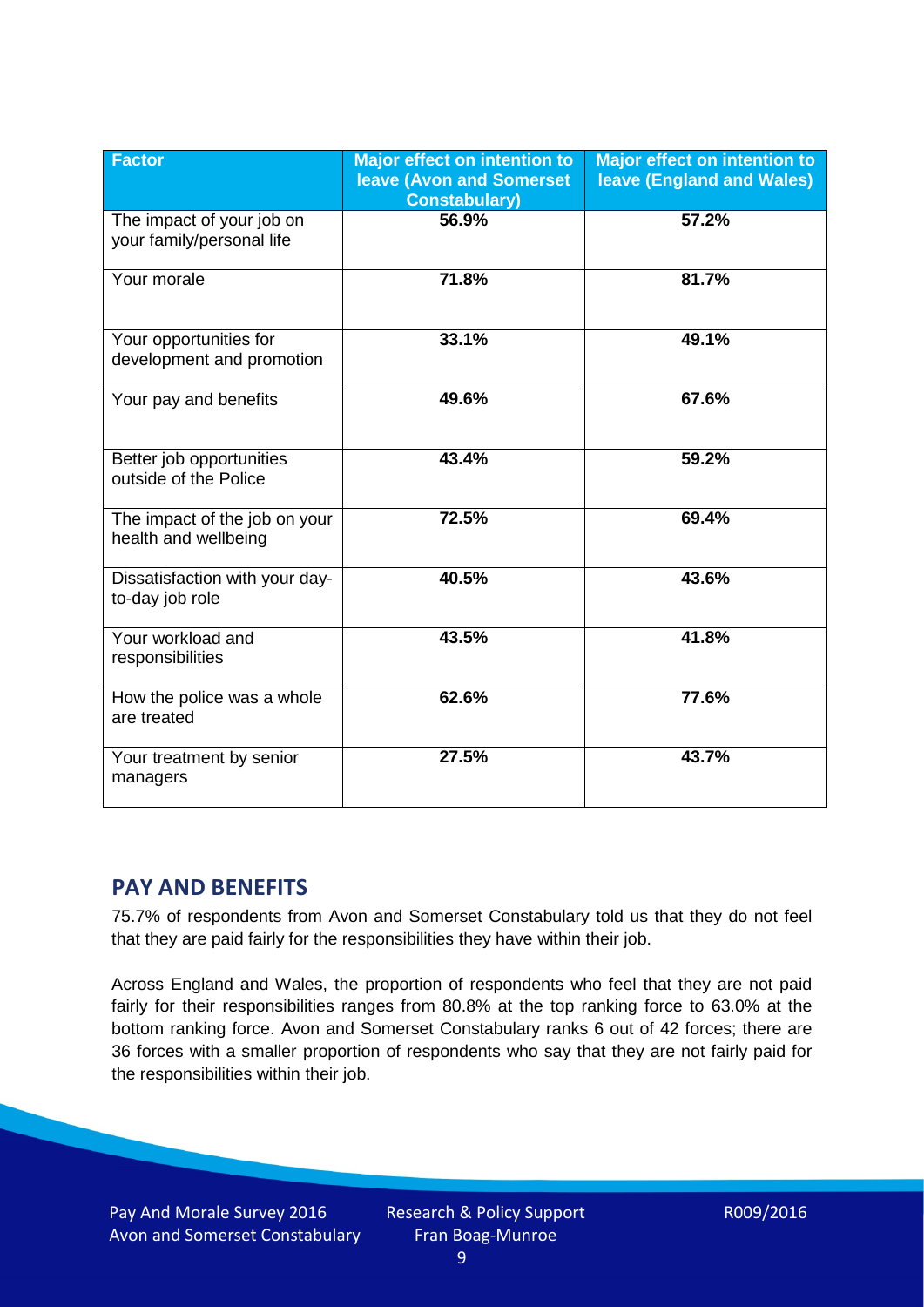67.3% of respondents from Avon and Somerset Constabulary said that they are dissatisfied with their overall remuneration (including basic pay and allowances) and 61.7% said that they are dissatisfied with their pensions.

Nationally, The proportion of respondents who are dissatisfied with their overall remuneration ranges from 74.2% at the top ranking force to 50.9% at the bottom ranking force. In terms of respondents reporting dissatisfaction with their remuneration, Avon and Somerset Constabulary ranks 12 out of 42 forces, meaning that there are 30 forces with a smaller proportion of respondents who are dissatisfied with their remuneration.

Pension dissatisfaction ranges from 71.5% at the top ranking force to 55.5% at the bottom ranking force. Avon and Somerset Constabulary ranks 32 out of 42 forces for this indicator; therefore there are 10 forces with a smaller proportion of respondents who are dissatisfied with their pension.

|                                                                         | 2016  | 2015  |
|-------------------------------------------------------------------------|-------|-------|
| Do not feel fairly paid for the<br>responsibilities within their<br>job | 75.7% | 75.6% |
| Dissatisfied with total<br>remuneration                                 | 67.3% | 68.5% |
| Dissatisfied with pension                                               | 61.7% | 71.8% |

Nationally, 74.4% of respondents said that they were not paid fairly for the responsibilities they have within their job; this proportion was 70.3% in 2015. A significantly larger proportion of respondents said that they were not paid fairly for their responsibilities this year compared to last year<sup>[7](#page-9-0)</sup>.

The proportion of respondents across the police service as a whole who were dissatisfied with their remuneration was 66.7%; this compares to 62.7% in 2015. The difference between

<span id="page-9-0"></span> $7$  Z=12.5, p < 0.001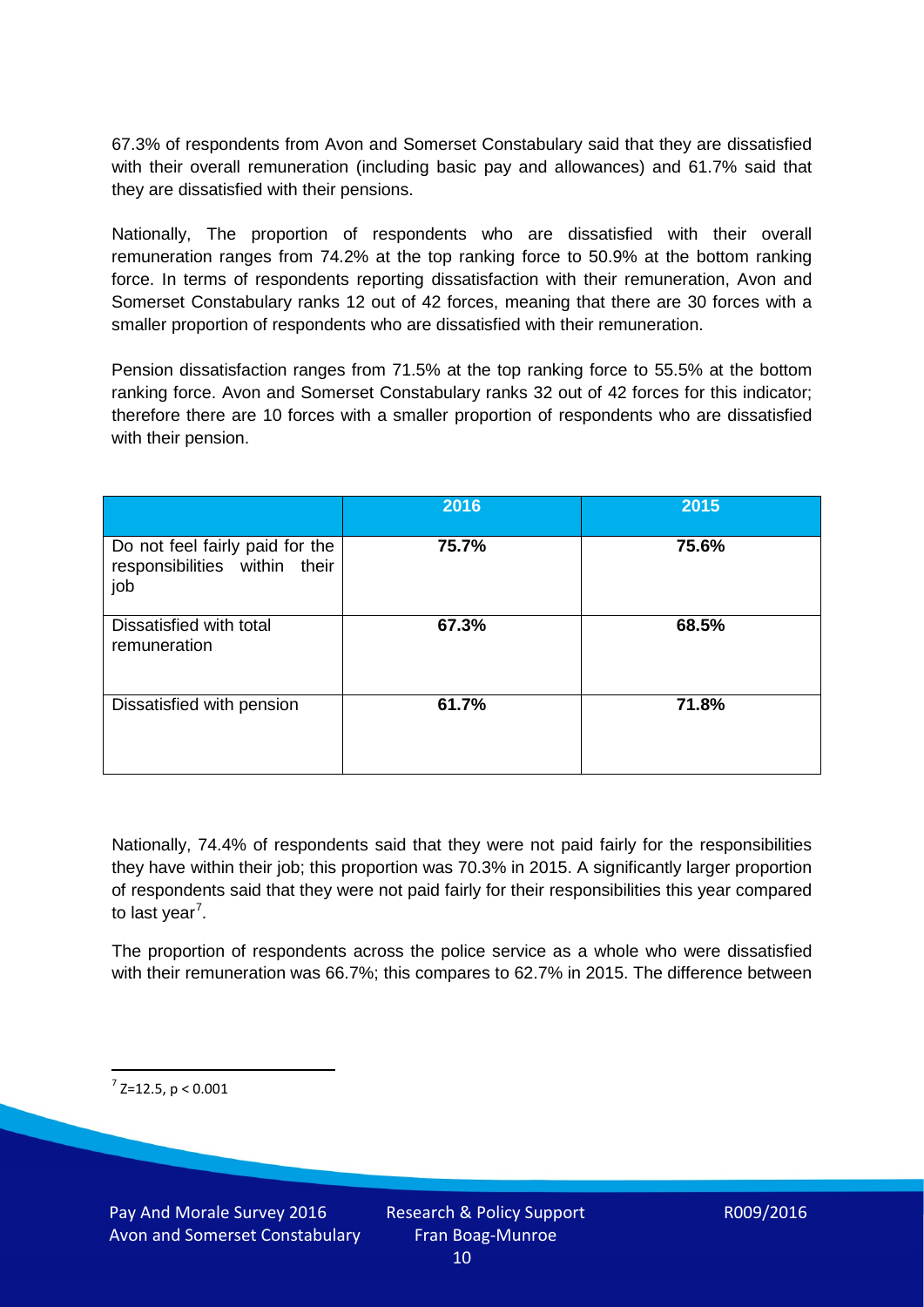the proportion of respondents who were dissatisfied with their overall remuneration in 2016 and 2015 was statistically significant<sup>[8](#page-10-0)</sup>.

Across England and Wales, the proportion of respondents who were dissatisfied with their pension in 2016 was 66.6%; this proportion was 68.9% in 2015. A significantly smaller proportion of respondents were dissatisfied with their pension this year compared to last year<sup>[9](#page-10-1)</sup>.

#### *Proportion of respondents who do not feel fairly paid for the responsibilities within their job compared to national average in 2016*



<span id="page-10-1"></span><span id="page-10-0"></span> $8$  Z = 11.4, p < 0.001  $^{9}$  Z = 6.7 p < 0.001